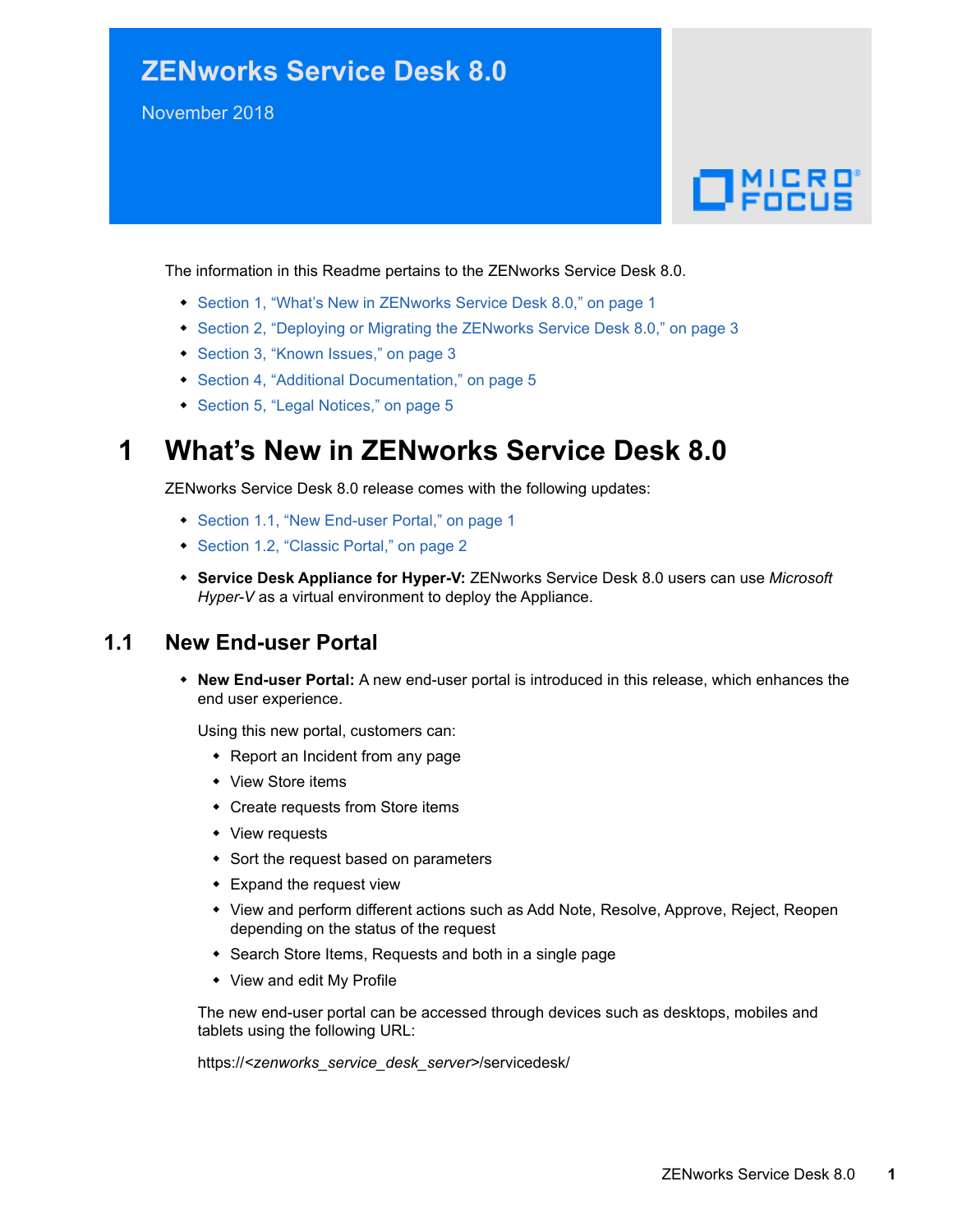- **Customize and Localize the New End-user Portal:** Based on organizational needs, administrators can customize the new end-user portal. To customize, go to **Setup** > **Customize** > **New End-user Portal**. The following can be customized:
	- Banners
	- $\overline{\phantom{a}}$  CSS
	- Strings (can be localized)
- **Accessing REST APIs:** The REST APIs can be accessed using the following URL: https://*<zenworks\_service\_desk\_server>*/servicedesk-apidocs/

#### <span id="page-1-0"></span>**1.2 Classic Portal**

- **Filter Edit:** Technicians and Supervisors can save the created or customized filter for attributes such as **Requests**, **Group Requests**, **Items**, **Store Capable Items** and **Store Items**. Only the newly created filters can be modified.
- **Cost of Work:** Technicians can view reports on cost of work, based on **Customers**, **Org. Units**, **Requests**, **Technicians** and **Date**.
- **Join Proxy Support:** Managed devices can be remote controlled using Join Proxy, if ZENworks Service Desk is configured only with ZENworks 2017 Update 3.
- **Importing Inventoried-Only Devices:** Administrators can now import inventoried-only devices from ZENworks to Service Desk.
- **Addition Information in the Technician portal:** Technicians can view and edit information such as **Location**, **Contact Type** and **Contact Time** in the Request Details page.
- **Multisession support:** This feature enables Service Desk users to log into multiple instances at same time.

To enable or disable multisession, go to **Setup** > **Privileges** > **System**. In the System page, modify the **Enable Multi-session** option. Only Administrators have rights to modify this option.

- **Incident Permalink:** A Permalink is provided in the request summary page for easy sharing among technicians.
- **Enhanced Email-Templates:** Additional Parameters are added to the email templates
	- **Request URL** is added in all request related email templates.
	- **Date Style** is added in the Article Summary
	- **Process** is added in the *SlaBreachedSubject* email template.
- **Create a request from the Dashboard page:** Based on roles and processes assigned, users can create Incident, Service Request, Change Request, Problem Request.
- **Request subject in the calendar:** Technician will able to view the Request Subject in the calendar only for Request Due and Scheduled Request.
- **Device based assignment of store item:** When users request for an item, users must also select the device on which the bundle item should be assigned. On approval, the item will be assigned to the specified device instead of the user.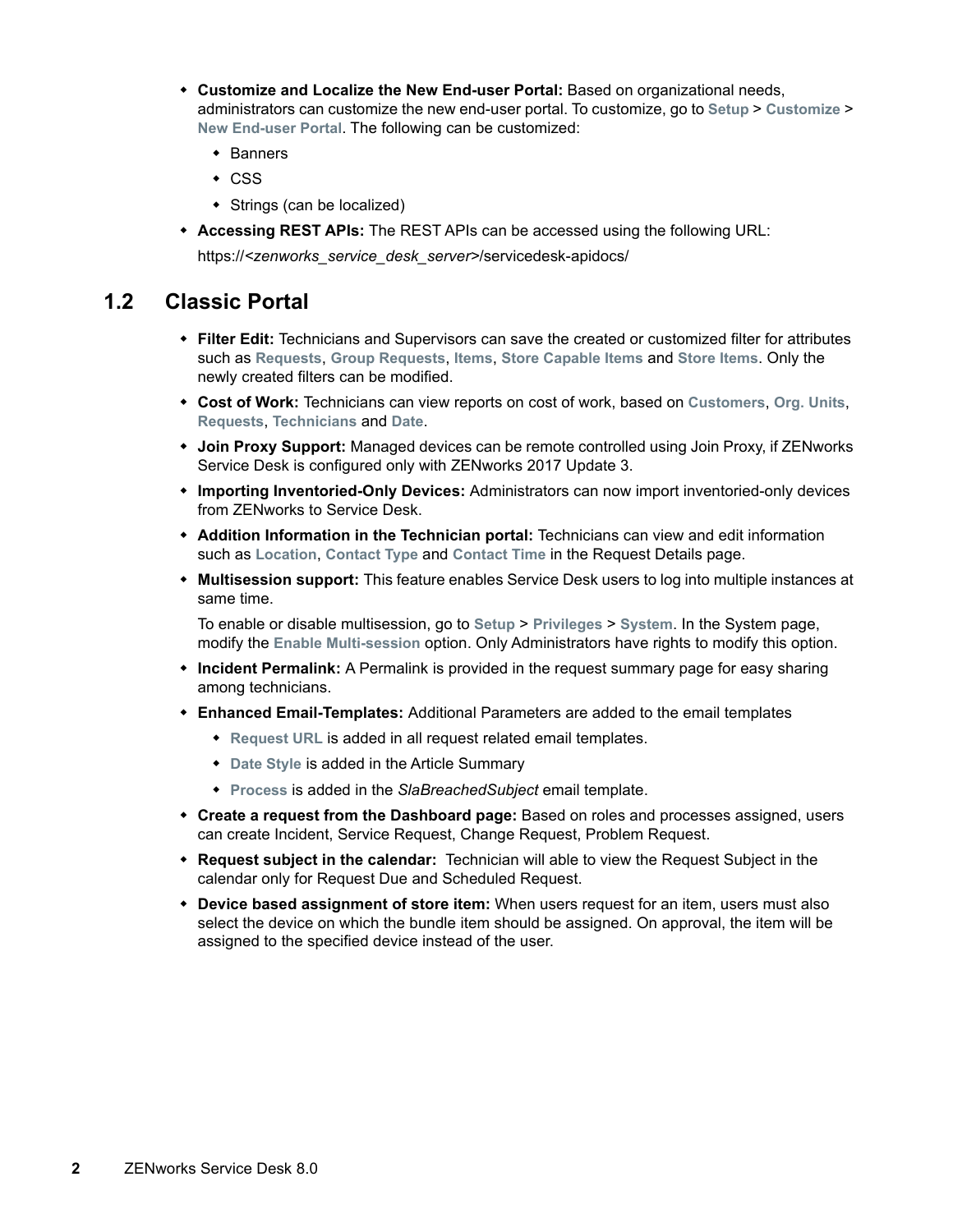# <span id="page-2-0"></span>**2 Deploying or Migrating the ZENworks Service Desk 8.0**

Please refer to the following sections to understand which installation process is appropriate for your current environment:

 **New Installation:** If ZENworks Service Desk Appliance is not installed, you need to perform a new installation.

For more information on performing the new installation, see [Appliance Deployment](https://www.novell.com/documentation/zenworks-service-desk-80/service_desk_appliance/data/blivd8k.html).

 **Upgrade or Migrate:** If ZENworks Service Desk Appliance is already installed, you need to upgrade or migrate to the latest version.

For more information on migrating ZENworks Appliance to the latest version, see [Migrating](https://www.novell.com/documentation/zenworks-service-desk-80/service_desk_appliance/data/byn6iwd.html)  [Service Desk](https://www.novell.com/documentation/zenworks-service-desk-80/service_desk_appliance/data/byn6iwd.html)

# <span id="page-2-1"></span>**3 Known Issues**

This section displays the list of known issues in the ZENworks Service Desk 8.0.

- [Section 3.1, "The attachment icon is not displayed in the Requests page," on page 3](#page-2-2)
- Section 3.2, "Unable to paste images in the TinyMCE editor using Internet Explorer and [Chrome," on page 4](#page-3-0)
- Section 3.3, "Upgrading ZENworks Service Desk from 7.5 to 8.0, Service Desk login page is not [displayed," on page 4](#page-3-1)
- [Section 3.4, "An error might occur while initiating remote control using Firefox," on page 4](#page-3-2)
- Section 3.5, "Service Desk takes an unusual amount of time and fails to display an error during [upgrade if the Oracle database server is down," on page 4](#page-3-3)
- [Section 3.6, "If you save the database or license configuration the](#page-3-4)  j[ava.lang.reflect.InvocationException](#page-3-4) or java.lang.NullpointerException error [might be displayed," on page 4](#page-3-4)
- Section 3.7, "Service Desk does not support attachments that are more than 100 MB in size," on [page 5](#page-4-2)
- [Section 3.8, "If the default store team is edited, the](#page-4-3) enable queue error message might be [displayed," on page 5](#page-4-3)
- [Section 3.9, "Email attached using drag and drop in GroupWise and sent to Service Desk will not](#page-4-4)  [be added as a note to the request," on page 5](#page-4-4)
- Section 3.10, "AMIE and ZENworks AMIE import might fail if ZENworks is configured with the [MS SQL database," on page 5](#page-4-5)

#### <span id="page-2-2"></span>**3.1 The attachment icon is not displayed in the Requests page**

The attachment icon is not displayed in the Requests page for the first few requests.

Workaround: The attachment icon is displayed when the page is refreshed.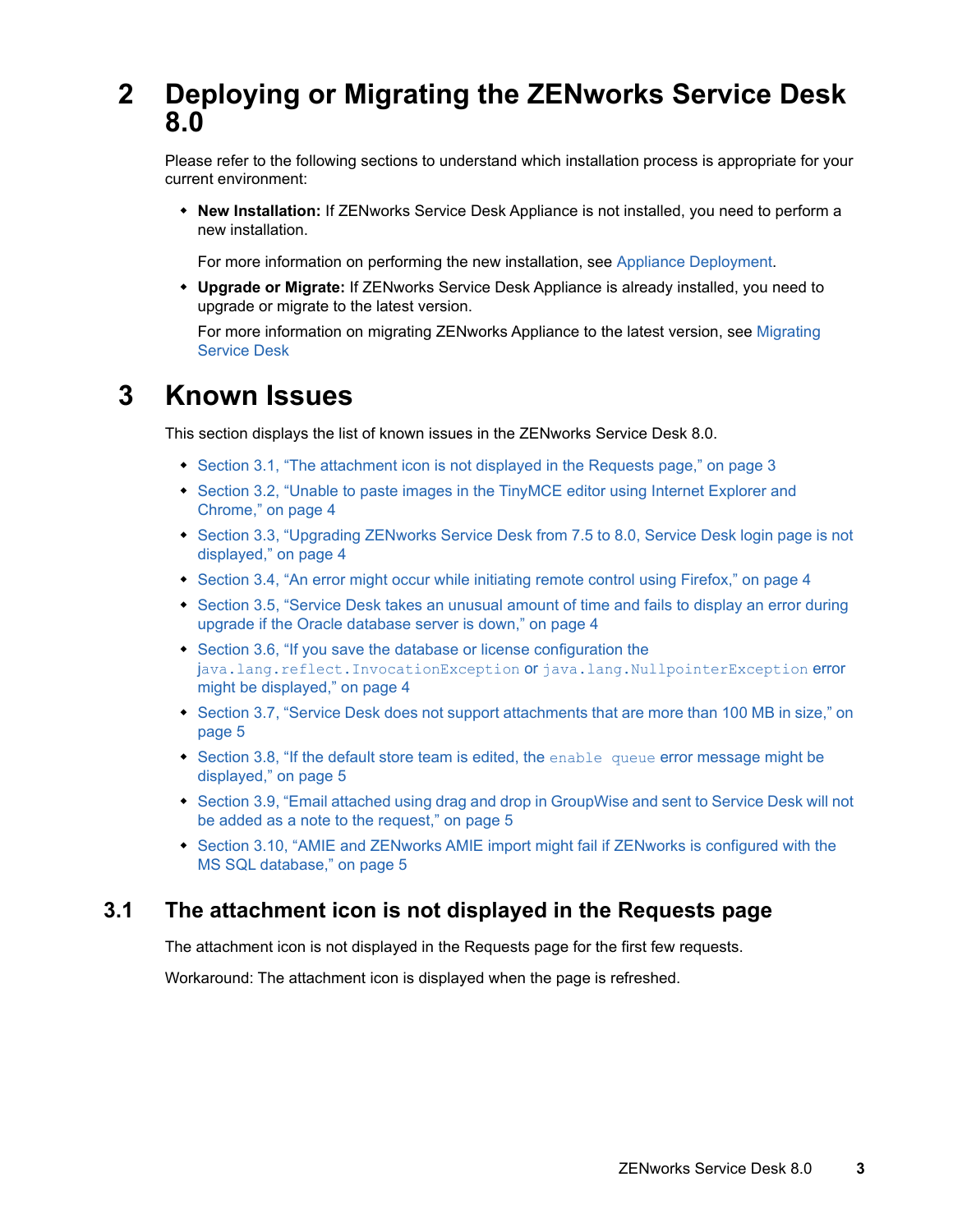## <span id="page-3-0"></span>**3.2 Unable to paste images in the TinyMCE editor using Internet Explorer and Chrome**

While customizing the Public Access messages in the Portals tab of Classic Portal or New End-user Portal, unable to paste an image in the TinyMCE editor that was downloaded into the system using Internet Explorer and Chrome.

Workaround: None

## <span id="page-3-1"></span>**3.3 Upgrading ZENworks Service Desk from 7.5 to 8.0, Service Desk login page is not displayed**

After upgrading ZENworks Service Desk from 7.5 to 8.0, service Desk login page is not displayed even if the upgrade process is successfully completed.

Workaround: Restart the Service Desk server.

#### <span id="page-3-2"></span>**3.4 An error might occur while initiating remote control using Firefox**

In ZENworks Service Desk, when you perform a remote control operation for the first time using the Firefox browser, *The address wasn't understood* error message might be displayed.

Workaround: Perform any one of the following:

- Install ZCC Helper from the ZENworks download page, and then perform the remote control operation: https://<zenworks-hostname>/zenworks-setup/?pageId=tools
- Perform the remote control operation from another browser.

## <span id="page-3-3"></span>**3.5 Service Desk takes an unusual amount of time and fails to display an error during upgrade if the Oracle database server is down**

While upgrading Service Desk that uses the Oracle database, if the database server is down, then Service Desk does not display an exception and the upgrade process is not terminated.

Workaround: Start the Oracle database, restart the Service Desk service, and then initiate the upgrade process.

As a best practice ensure that the database is up and running while upgrading Service Desk.

# <span id="page-3-4"></span>**3.6 If you save the database or license configuration the java.lang.reflect.InvocationException or java.lang.NullpointerException error might be displayed**

During installation or upgrade, if you save the database or license configuration, in the login page, the java.lang.reflect.InvocationException Or java.lang.NullpointerException error might be displayed.

Workaround: Restart the Service Desk service.

Ensure that the database is up and running and that there are no connection issues between database and Service Desk.